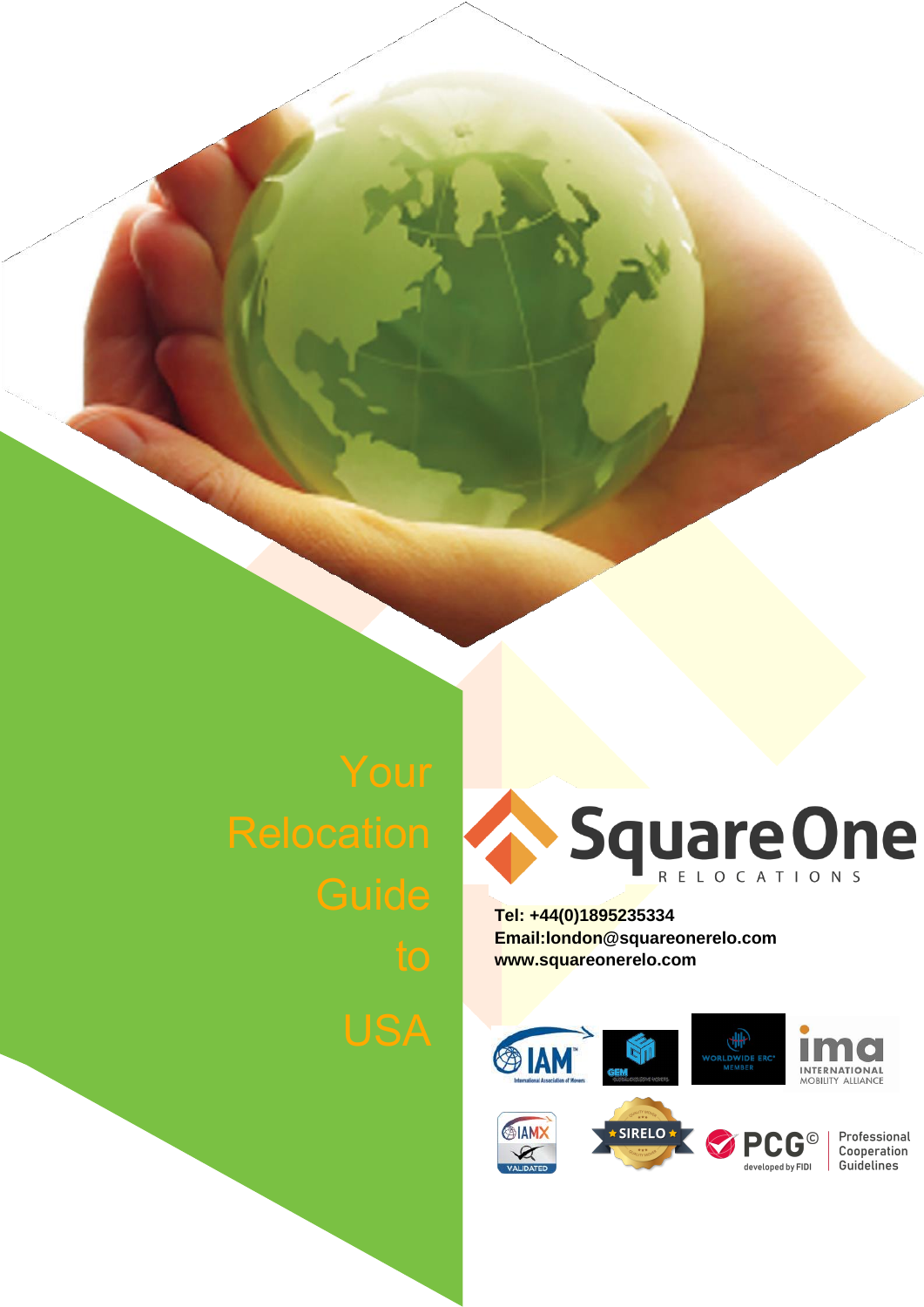

| <b>TELEPHONE:</b>                   | Country code (001) + Area Code.                                                                                                                                                                                                                                                                                                                                                                                                   |
|-------------------------------------|-----------------------------------------------------------------------------------------------------------------------------------------------------------------------------------------------------------------------------------------------------------------------------------------------------------------------------------------------------------------------------------------------------------------------------------|
| <b>STANDARD TIME:</b>               | Varies over 6 time zones. New York GMT -5 hrs.<br>Los Angeles GMT -8 hours.                                                                                                                                                                                                                                                                                                                                                       |
| <b>WEIGHTS &amp; MEASURES:</b>      | MUS imperial with gradual voluntary conversion to metric.                                                                                                                                                                                                                                                                                                                                                                         |
| <b>ELECTRICITY:</b>                 | 110/120v AC, 60Hz, plugs are flat 2 pin types.                                                                                                                                                                                                                                                                                                                                                                                    |
| INOCULATIONS/VACCINATIONS:          | Inoculation and vaccination certificate not required for<br>EU citizens.                                                                                                                                                                                                                                                                                                                                                          |
| <b>FEDERAL HOLIDAYS:</b>            | New Year's Day. Birthday of Martin Luther King 3rd Monday<br>in January. Washington's Birthday 3rd Monday in February.<br>Memorial Day last Monday of May. Independence Day<br>4th July. Labour Day 1st Monday in September. Columbus<br>Day 2nd Monday in October. Veterans Day 11th November<br>(if fall on a weekend either a Friday or Monday).<br>Thanksgiving Day 4th Thursday in November.<br>Christmas Day 25th December. |
| <b>OFFICE HOURS:</b>                | Now vary between 8am and 6pm.                                                                                                                                                                                                                                                                                                                                                                                                     |
| <b>BANK HOURS:</b>                  | Normally 08.30-17.00 Mon to Fri.<br>09.00-12.00 hours Saturday.                                                                                                                                                                                                                                                                                                                                                                   |
| <b>EMERGENCY TELEPHONE NUMBERS:</b> | 911 - Police/Ambulance/Fire Service Emergency.                                                                                                                                                                                                                                                                                                                                                                                    |
| <b>UK EMBASSY:</b>                  | <b>UK Embassy</b><br>3100 Massachusetts Avenue<br>NW Washington DC 20008<br>Tel: +1 (202) 462 1340                                                                                                                                                                                                                                                                                                                                |
| <b>US EMBASSY IN LONDON:</b>        | 24 Grosvenor Square<br>London W1A 1AE<br>Tel: 02074 999 000                                                                                                                                                                                                                                                                                                                                                                       |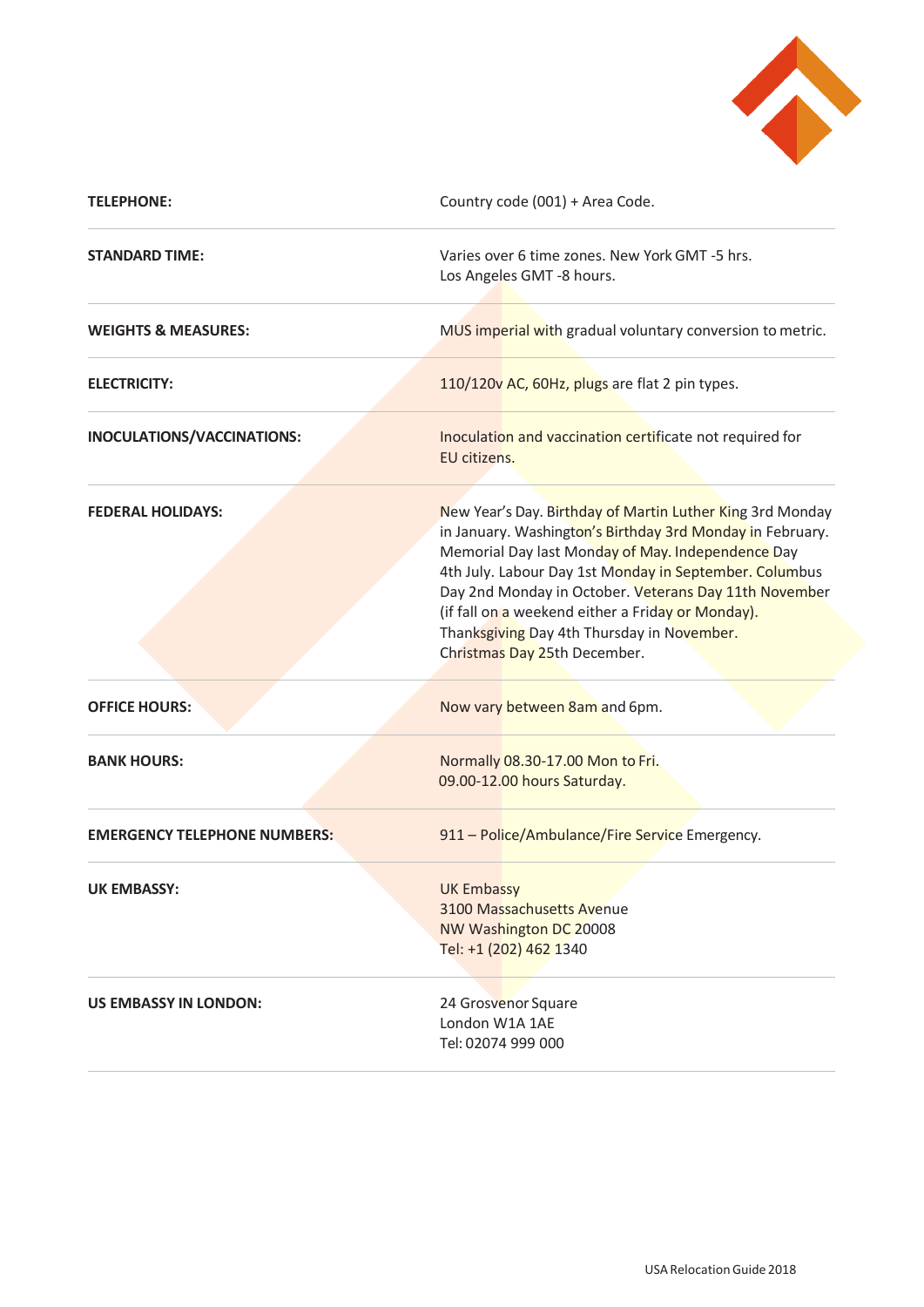

# **Part 1 – Background Information on the USA**

# **Background**

Britain's American colonies broke with the mother country in 1776 and were recognized as the new nation of the United States of America following the Treaty of Paris in 1783. During the 19th and 20th centuries, 37 new states were added to the original 13 as the nation expanded across the North American continent and acquired several overseas possessions. The two most traumatic experiences in the nation's history were the Civil War (1861-65), in which a northern Union of states defeated a secessionist Confederacy of 11 southern slave states, and the Great Depression of the 1930s, an economic downturn during which about a quarter of the labour force lost its jobs. Buoyed by victories in World Wars I and II and the end of the Cold War in 1991, the US remains the world's most powerful nation state. Since the end of World War II, the economy has achieved relatively steady growth, low unemployment and inflation, and rapid advances in technology.

# **Geography**

The USA comprises of forty-eight adjoining states in North America bound by Canada, Mexico the states of Alaska to the northwest of Canada and Hawaii in the Pacific Ocean. The populous eastern states consist of the Atlantic coastal plain (which includes Florida peninsula and the Gulf of Mexico coast) and the Appalachian Mountains. The central states form a vast interior plain drained by the Mississippi – Missouri river system. To the west lie the Rocky Mountains separated from the Pacific coastal ranges by the intermontane plateaus. The coastal ranges are prone to earthquakes. Hawaii is a group of some twenty volcanic islands. The world's third-largest country by size (after Russia and Canada) and by population (after China and India). Mount McKinley is the highest point at 6194 metres and Death Valley the lowest point at -86 metres on the continent.

The USA has abundant natural resources: coal. copper. lead, molybdenum, phosphates, uranium, bauxite, gold, iron, mercury, nickel, potash, silver, tungsten, zinc, petroleum, natural gas and timber. About 20 per cent of the land can be used for crops, over 25 per cent is suitable for livestock rearing and over 30 per cent is forested. Cotton is the major industrial crop. The main industries are petroleum, steel, motor vehicles, aerospace, telecommunications, electrics, food processing, chemicals and consumer goods. Tourism is a major foreign currency earner with around 45 million visitors a year, other industries are banking and finance.

Natural hazards are Tsunamis, volcanoes, and earthquake activity around the Pacific Basin, hurricanes along the Atlantic and Gulf of Mexico coasts, tornadoes in the Midwest and Southeast, mud slides in California, forest fires in the west, flooding and permafrost in northern Alaska, a major impediment to development.

Environment issues are: air pollution resulting in acid rain in both US and Canada, the US is the largest single emitter of carbon dioxide from the burning of fossil fuels, water pollution from runoff of pesticides and fertilizers, very limited natural fresh water resources in much of the western part of the country require careful management, and desertification.

### **Population**

The United States (which includes Alaska and Hawaii) is the third-largest country in the world, and as such, boasts the third largest population (326,625,791 July 2017) after China and India. It is a land of many different cultures, customs and ethnic groups. This broad mixture of people has allowed the United States to develop a unique multicultural society.

### **Climate**

Conditions range between arctic in Alaska to desert in the intermontane plateaus. Most of the U.S is temperate, though the interior has continental conditions.

### **Economy**

The US has the most technologically powerful economy in the world, with a per capita GDP of \$57,300. US firms are at or near the forefront in technological advances, especially in computers, pharmaceuticals, and medical, aerospace, and military equipment; however, their advantage has narrowed since the end of World War II. Based on a comparison of GDP measured at purchasing power parity conversion rates, the US economy in 2014, having stood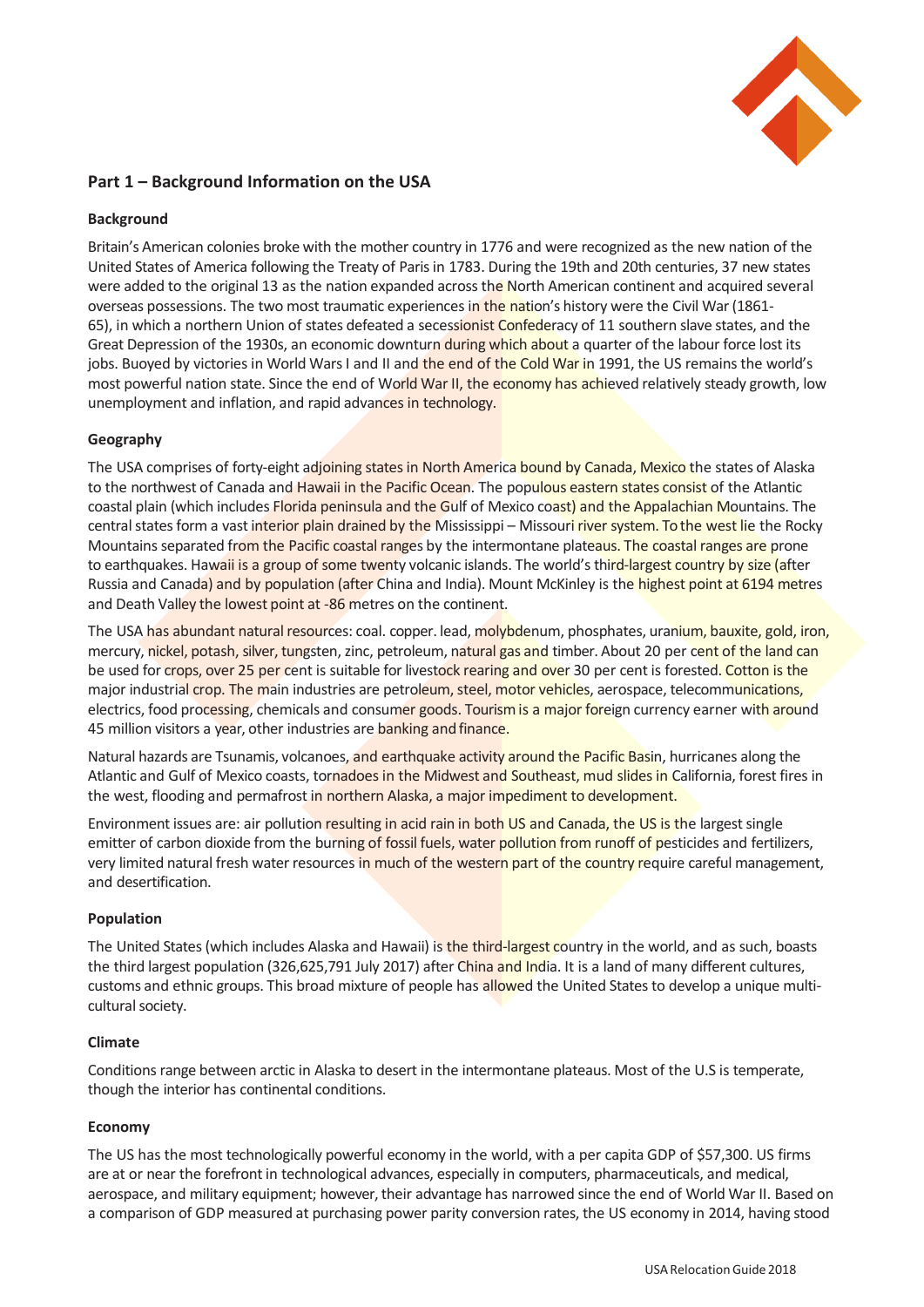

as the largest in the world for more than a century, slipped into second place behind China, which has more than tripled the US growth rate for each year of the past four decades.

In the US, private individuals and business firms make most of the decisions, and the federal and state governments buy needed goods and services predominantly in the private marketplace. US business firms enjoy greater flexibility than their counterparts in Western Europe and Japan in decisions to expand capital plant, to lay off surplus workers, and to develop new products. At the same time, businesses face higher barriers to enter their rivals' home markets than foreign firms face entering US markets.

Long-term problems for the US include stagnation of wages for lower-income families, inadequate investment in deteriorating infrastructure, rapidly rising medical and pension costs of an aging population, energy shortages, and sizable current account and budget deficits.

The onrush of technology has been a driving factor in the gradual development of a "two-tier" labour market in which those at the bottom lack the education and the professional/technical skills of those at the top and, more and more, fail to get comparable pay raises, health insurance coverage, and other benefits. But the globalization of trade, and especially the rise of low-wage producers such as China, has put additional downward pressure on wages and upward pressure on the return to capital. Since 1975, practically all the gains in household income have gone to the top 20% of households. Since 1996, dividends and capital gains have grown faster than wages or any other category of after-tax income.

Imported oil accounts for nearly 55% of US consumption and oil has a major impact on the overall health of the economy. Crude oil prices doubled between 2001 and 2006, the year home prices peaked; higher gasoline prices ate into consumers' budgets and many individuals fell behind in their mortgage payments. Oil prices climbed another 50% between 2006 and 2008, and bank foreclosures more than doubled in the same period. Besides dampening the housing market, soaring oil prices caused a drop in the value of the dollar and a deterioration in the US merchandise trade deficit, which peaked at \$840 billion in 2008. Because the US economy is energy-intensive, falling oil prices since 2013 have alleviated many of the problems the earlier increases hadcreated.

The sub-prime mortgage crisis, falling home prices, investment bank failures, tight credit, and the global economic downturn pushed the US into a recession by mid-2008. GDP contracted until the third quarter of 2009, making this the deepest and longest downturn since the Great Depression. To help stabilise financial markets, the US Congress established a \$700 billion Troubled Asset Relief Program (TARP) in October 2008. The government used some of these funds to purchase equity in US banks and industrial corporations, much of which had been returned to the government by early 2011. In January 2009, Congress passed, and President Barack OBAMA signed a bill providing an additional \$787 billion fiscal stimulus to be used over 10 years - two-thirds on additional spending and one-third on tax cuts - to create jobs and to help the economy recover. In 2010 and 2011, the federal budget deficit reached nearly 9% of GDP. In 2012, the Federal Government reduced the growth of spending and the deficit shrank to 7.6% of GDP. US revenues from taxes and other sources are lower, as a percentage of GDP, than those of most other countries.

Wars in Iraq and Afghanistan required major shifts in national resources from civilian to military purposes and contributed to the growth of the budget deficit and public debt. Through 2014, the direct costs of the wars totalled more than \$1.5 trillion, according to US Government figures.

In March 2010, President OBAMA signed into law the Patient Protection and Affordable Care Act, a health insurance reform that was designed to extend coverage to an additional 32 million Americans by 2016, through private health insurance for the general population and Medicaid for the impoverished. Total spending on healthcare - public plus private - rose from 9.0% of GDP in 1980 to 17.9% in 2010.

In July 2010, the president signed the DODD-FRANK Wall Street Reform and Consumer Protection Act, a law designed to promote financial stability by protecting consumers from financial abuses, ending taxpayer bailouts of financial firms, dealing with troubled banks that are "too big to fail," and improving accountability and transparency in the financial system - in particular, by requiring certain financial derivatives to be traded in markets that are subject to government regulation and oversight.

In December 2012, the Federal Reserve Board (Fed) announced plans to purchase \$85 billion per month of mortgage-backed and Treasury securities to hold down long-term interest rates, and to keep short- term rates near zero until unemployment dropped below 6.5% or inflation rose above 2.5%. In late 2013, the Fed announced that it would begin scaling back long-term bond purchases to \$75 billion per month in January 2014 and further reduce them as conditions warranted; the Fed ended the purchases during the summer of 2014. In 2014,

USA Relocation Guide 2018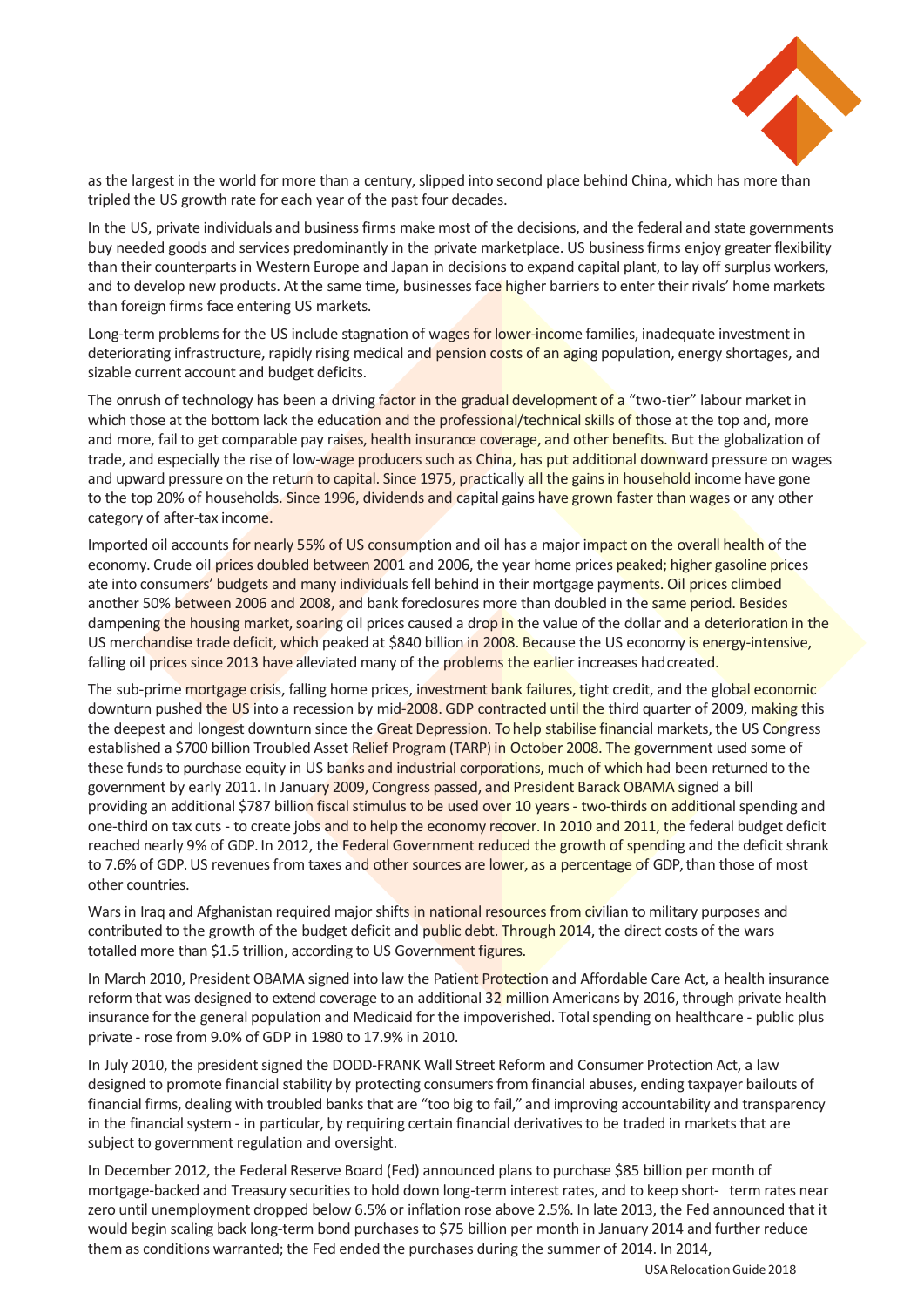

the unemployment rate dropped to 6.2%, and continued to fall to 5.5% by mid-2015, the lowest rate of joblessness since before the global recession began; inflation stood at 1.7%, and public debt as a share of GDP continued to decline, following several years of increases. In December 2015, the Fed raised its target for the benchmark federal funds rate by 0.25%, the first increase since the recession began. With US GDP growth below 2%, the Fed has opted to raise rates three times since then, and in mid-June 2017, the range for the target rate stood at 1% to 1.25%.

# **Currency**

The unit of currency is the US dollar (\$) which is made up of 100 cents and available in the following denominations:

- Notes: \$1, \$5, \$10, \$20, \$50,\$100
- Coins: 1 cent, 5 cents, 10 cents, 25 cents, 50 cents

### **Language**

Most people speak American English, although Spanish is spoken in several Southern States.

# **Religion**

The USA has a vast multinational culture and all religions are represented.

# **Education**

Education is free and compulsory. Compulsory education is normally for 12 years (12 grades) and usually begins between the age of 5 or 6, until age 16, although some States have compulsory education until the age of 17 or 18.

# **Health**

There is no free health care provided by the Government and most Americans take out a private health insurance. Health facilities are extensive and modern except in some rural areas.

# **Eating Out**

It is customary to leave a tip (service charge) of at least 15% when eating out in restaurants. Unless specially invited to eat out at a host's expense, Americans pay for their own meals when dining with friends. If you are invited out, but your host does not offer to pay for your meal, you should be prepared to pay for it or decline the invitation.

The drive-in or fast food restaurants are very popular providing an inexpensive hot meal in less than five minutes.

# **Travel**

There is a good extensive network of highways throughout the States. An international Driving License is needed, and you should be familiar with the American road signs. Public transport is usually available especially in the larger cities and air travel is often used for long distances - an extensive train network does not exist. You should always make careful plans when traveling and make a flight and hotel reservations in advance. Be vigilant and:

- Do not carry large amounts of cash.
- Do not walk alone at night.
- Lock your car/hotel/apartment door.
- Do not leave your possessions unattended.

### **Measurements**

The Americans have not yet succumbed to the metric system of weights and measurements and still use the imperial system. US measure Approx. metric equivalent:

- 1 mile = 1.6 kilometre.
- 1 yard (3 feet) =  $0.91$  meter.
- 1 foot (12 inches) =  $30.48$  centimetres.
- 1 inch = 2.54 centimetres.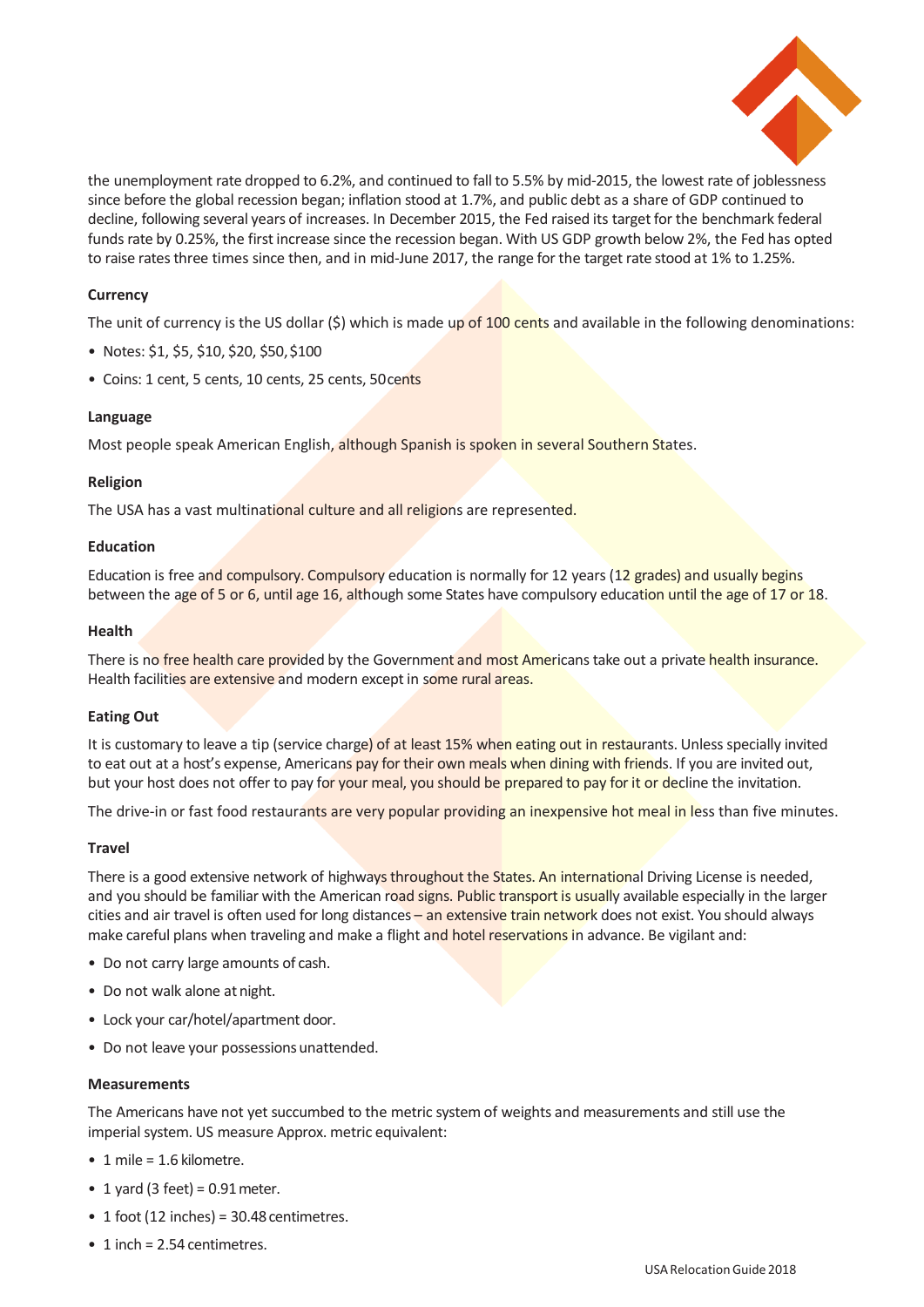

- $\bullet$  1 acre = 0.41 hectares.
- 1 pound (16 ounces) =  $373$  grams.
- $\bullet$  1 ounce = 28.35 grams.
- 1 gallon (4 quarts) =  $3.781$  litres.
- 1 quart (4 cups) =  $951$  grams.
- 1 cup =  $241$  grams.
- 32(Fahrenheit) = 0(Centigrade).
- 68(Fahrenheit) = 20(Centigrade).
- 95(Fahrenheit) = 35(Centigrade).

To determine the Celsius(C) temperature equivalent from the Fahrenheit (F) scale, subtract 32 from the Fahrenheit temperature and divide the number by 1.8.

*Although every care is taken to ensure that all information in the Atlantic Relocation Guide is accurate and up to date Atlantic cannot accept liability for any inaccuracy.*

# **Part 2 – Customs Regulations**

## **To the best of our knowledge, the following documentation is required to import household goods and personal effects into the USA.**

Shipments to the USA cannot arrive before the owner of the goods. Failure to comply with this regulation will result in clearance delays and possible additional charges.

Duty free if removal goods consist of used household effects which have been in the owner's use and possession abroad for at least one year, and which will keep on being used by the owner in the new residence.

Quite several shipping containers are sent for x-ray which does result in a delay in clearance at the port of entry. The cost of this inspection is not included in our quotation. Containers are usually cleared following the x-ray, but some containers are called for inspection, which can result in further delays and cost. We regret this situation but please be assured Atlantic and our American Partner Offices will do everything possible to minimise any inconvenience and additional cost. These US Customs operating procedures are beyond our direct control.

The following documents are required by us prior to shipping/or airfreighting your personal and household effects.

Documents Required

- Copy of Passport and Copy of visa if non-USA Passport Holder.
- The completed ISF form (Importer Security Filing) which must be lodged by us at least 24 hours prior to vessel loading. We will supply this form.
- Copy of passport for all family members.
- U.S Customs Form 3299 (Importer's Declaration) Supplied by us.
- Supplemental Declaration Form supplied by us.
- Inventory of goods prepared by us. For owner packed items a detailed inventory is required, the words miscellaneous or sundry Items cannot be used. Please note it is preferable for items to be packed byourselves.
- Power of Attorney form supplied by us.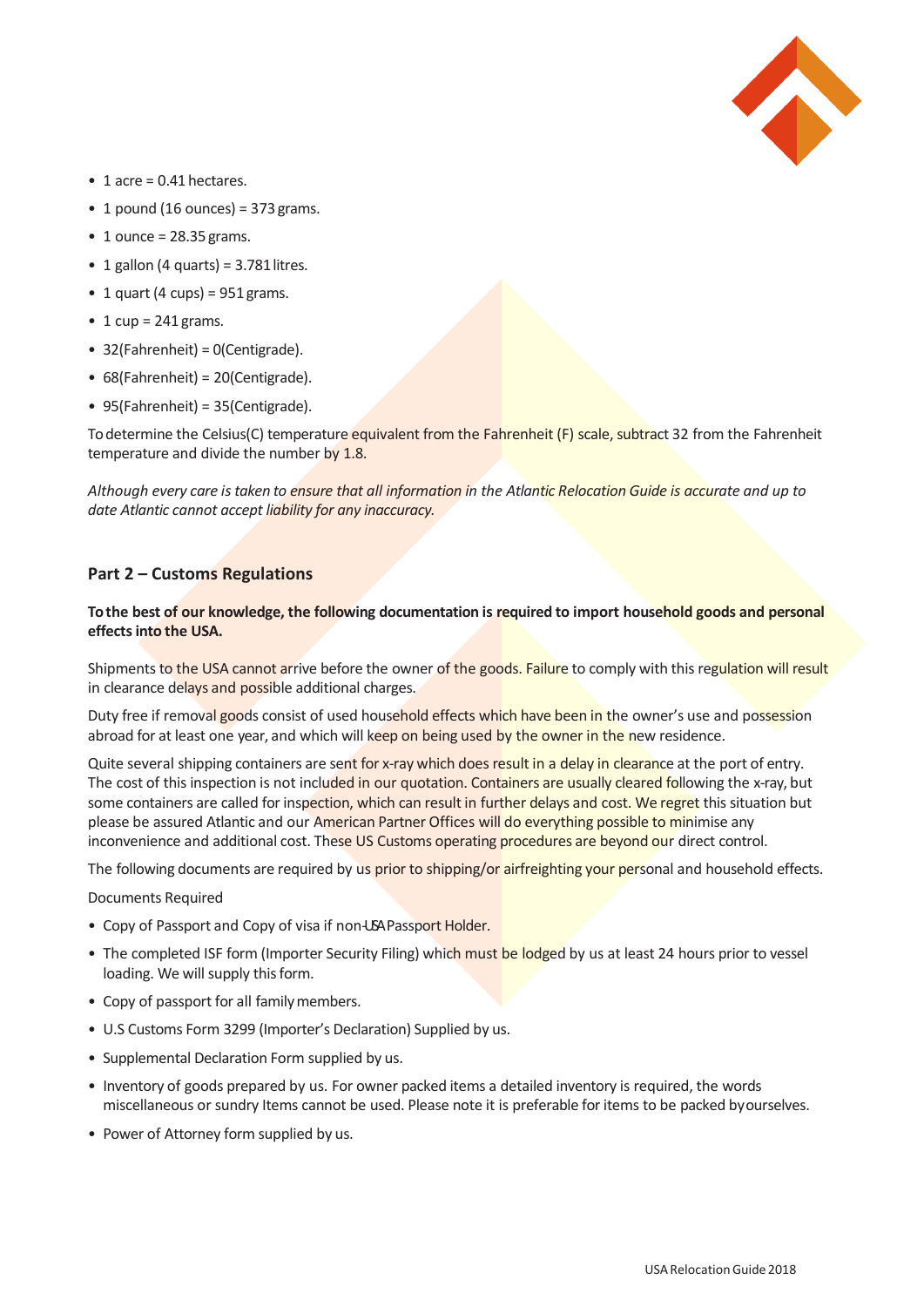

# **Diplomatic Goods – US citizen**

Same as Household goods and personal effects. Duty free entry however X-ray exam possible.

# **Diplomatic goods – non-US citizendiplomats**

Documents required:

• DS1504, POA required.

Duty free entry X-ray examination / Inspection is possible.

Importer's U.S. Consulate or United Nations Mission's Office must initiate the request for free diplomatic entry.

### **Items owned less than one year**

Document required:

• Separate declaration on 3299 Part IV D.

Subject to US duties / fees.

Need an itemised list with description, value and country of manufacture.

### **Wedding Trousseaux**

Liable to assessment of customs duties.

Documents required in addition:

• Separate declaration on reverse side of customs form 3299

### **Inheritance**

- Relevant extract of the Will or death certificate.
- Copy of inventory.
- Letter of inheritance from the inheritor.
- All other documentation as for importing normal household and personal effects.

Duty and taxes are not normally charged if the inheritor writes a letter confirming that they grew up with the items and that these were in their immediate household.

If the items were not in the inheritor's immediate household while they were growing up, items may be subject to taxes and duties.

If deceased is US citizen and items are travelling as part of their estate, items are entitled to enter the U.S duty free.

Please note although items may be allowed to entry duty and tax free, the US Customs Authorities may make a charge for the clearance of the items.

### **Works of Art and Antiques**

If owned by shipper for at least one year and are for personal use only, no proof of antiquity is required.

If not part of household and personal effects shipment, Antiques require production of a certificate of antiquity showing approximate date of production, and U.S Customs has the right to order antiques to US Customs appraiser's stores for an independent appraisal.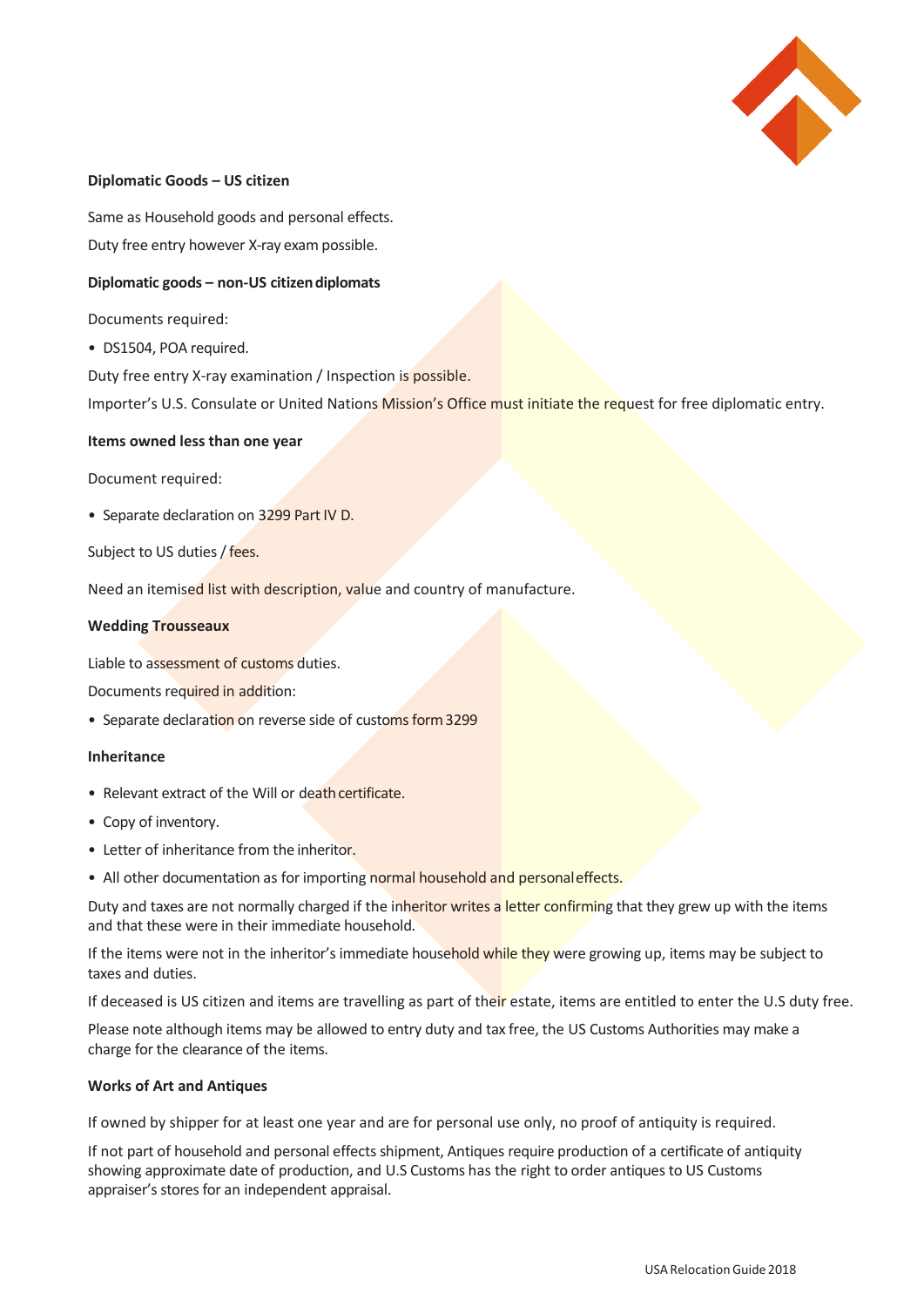

If not part of household and personal effects shipment, articles must be at least 100 years old to be considered antique and admitted duty free.

Antiques and works of art imported into the USA for resale are subject to different regulations.

### **Jewellery and Precious Metal**

No separate documents required unless owned less than one year

Silverware and ornaments are duty free when imported as part of normal household goods.

Jewellery **must not** be included with household goods but should accompany owner.

### **Computers / Electronic equipment**

If owned at least 1 year (and not for resale) – no special requirements.

#### **Motor Vehicles**

**IMPORTANT:** - Generally, unless a vehicle has been manufactured in the USA for the U.S Market i.e to U.S specification it will **NOT** be allowed entry. The only exemption is for classic cars over 25 years old.

#### **Motor Vehicles including motorcycles, and trailers – Conforming to US DOT / EPA Regulations**

#### **Documents required**

- Proof of ownership (copy of US title or vehicle registration in Importers name).
- Vehicle must be free of all dirt / debris (includingengine).
- Copy of U.S Title, Certificate of Origin Vehicle Registration or letter from manufacturer's U.S Representative stating that vehicle was originally manufactured to meet U.S Environmental Protection Agency and Department of Transportation standards.
- Proof that the vehicle confirms to US DOT/EOA Regulations.
- Vehicles 25 or more years old are exempt from Environmental protection Agency and Department of Transportation standards.

If your vehicle does meet the US criteria then the options that are available to you when shipping motor vehicles or mechanical equipment powered by internal combustion engines (autos, ATVs, motorcycles, lawn mowers, etc) are: -

- (1) **Ship via RO/RO:** Able to roll-on/roll-off a vessel/cargo ship. Fuel tank may not contain more than 1/2 tank. This is the most cost-effective method of moving vehicles; less risk is involved.
- (2) **Send as Non-Hazardous cargo in an Ocean Container:** The fuel must be drained and the engine run until it stalls. This is risky, however, as it may cause harm to the vehicle. You should consult your mechanic or dealer for advice on the effects of running the motor/vehicle in question dry of fuel.
- (3) S**end as Hazardous cargo in an Ocean Container:** Most expensive option. In addition to the normal shipping charges and the higher ocean freight contract rates, a substantial Hazardous Goods fee is assessed to cover the costs of inspections / certifications / declarations, as well as, the HAZARDOUS & WARNING placards that are required by the D.O.T.

#### **Boats with engines**

Duty free if part of household goods, owned at least one year and not for re-sale.

Subject to the same rules and regulations as cars.

**Boats without Engines** – the same regulations are ordinary removal goods.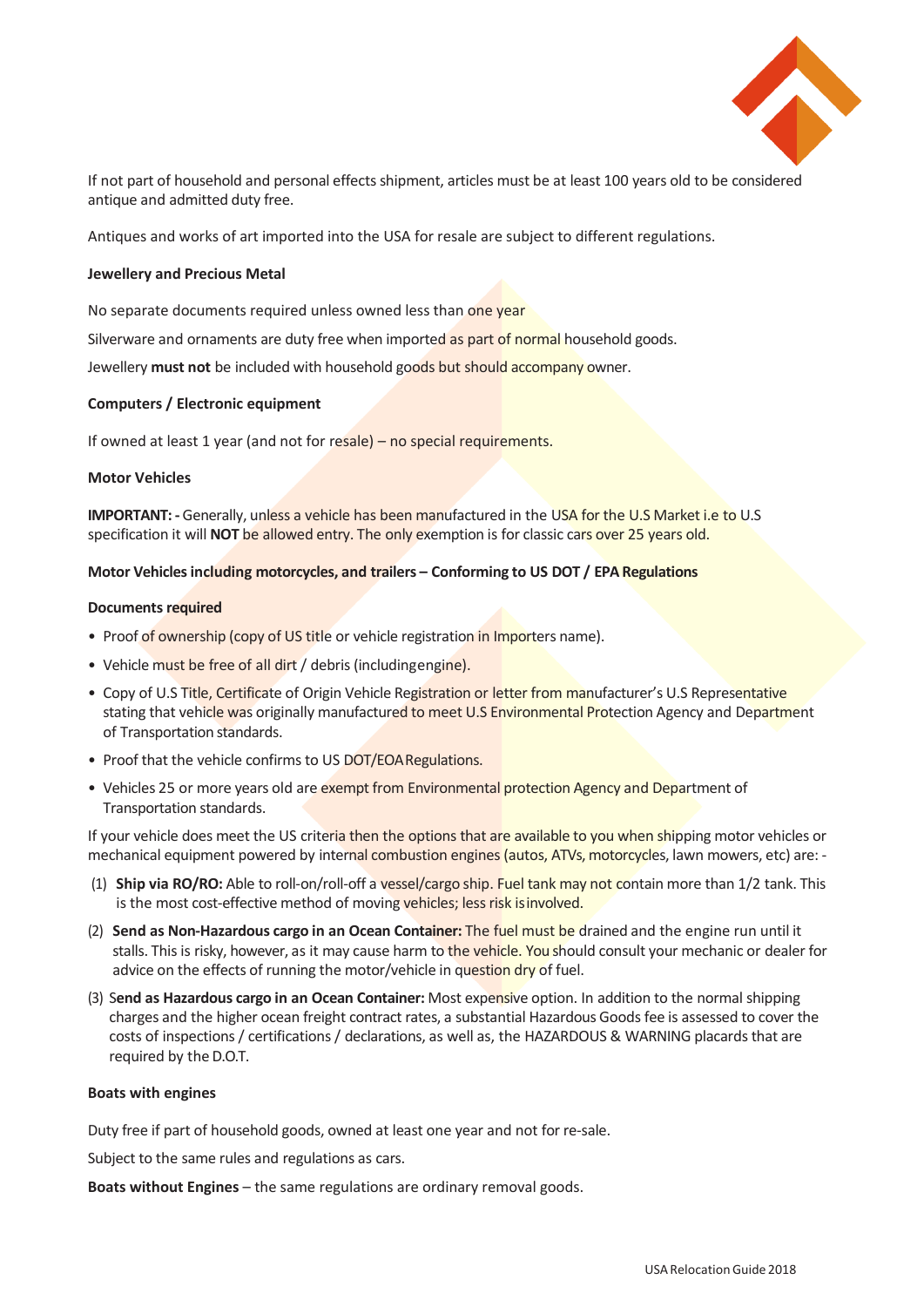

# **Food – pantry goods / dry goods (spices)**

Please **do not** include food in your consignment

Food can cause additional exams and delays which end with increased costs.

**Wine and Alcoholic Beverages** (can only be imported into a few US states – check for clarification) and cannot be shipped in a groupage shipment

# **It isrecommended that alcohol is not included in yourshipment additional examination and delays with increased costs will be incurred.**

Documents required if you do decide to ship alcohol

• Descriptive inventory - type ie: White wine / bourbon, size of bottle, alcohol content, value per bottle. Inventory should state "For Personal Use Only".

# **Must include:**

- Manufacturer's name and address.
- Production address.
- FDA Code.
- Type of packaging.
- Brand name.
- Quantity.
- Value of alcohol.
- State permit may be required.
- Check with destination state for the laws that apply.

Subject to various rates of duty and taxes.

Please note as mentioned above we do discourage the importing of wine and alcoholic beverages. Some states prohibit entry and Customs will confiscate. In other cases, importation will increase the time, cost and exams of the customs clearance process.

#### **Firearms**

Firearms cannot be shipped with your household and personal effects. They must be shipped separately, via a Firearms Dealer.

#### **Pets**

Please see further information for relocating pets to the USA:

**[https://www.cdc.gov/importation/bringing-an-animal-into-the-united-states/index.htm](https://www.cdc.gov/importation/bringing-an-animal-into-the-united-states/index.html)**l

### **Prescription Medicine / Over the counter Medicine (for personal use only)**

Prescription medicines are allowed if accompanied by a doctor's prescription and no more than a 3 to 6-month supply.

Over the counter medicines are allowed in reasonable quantities.